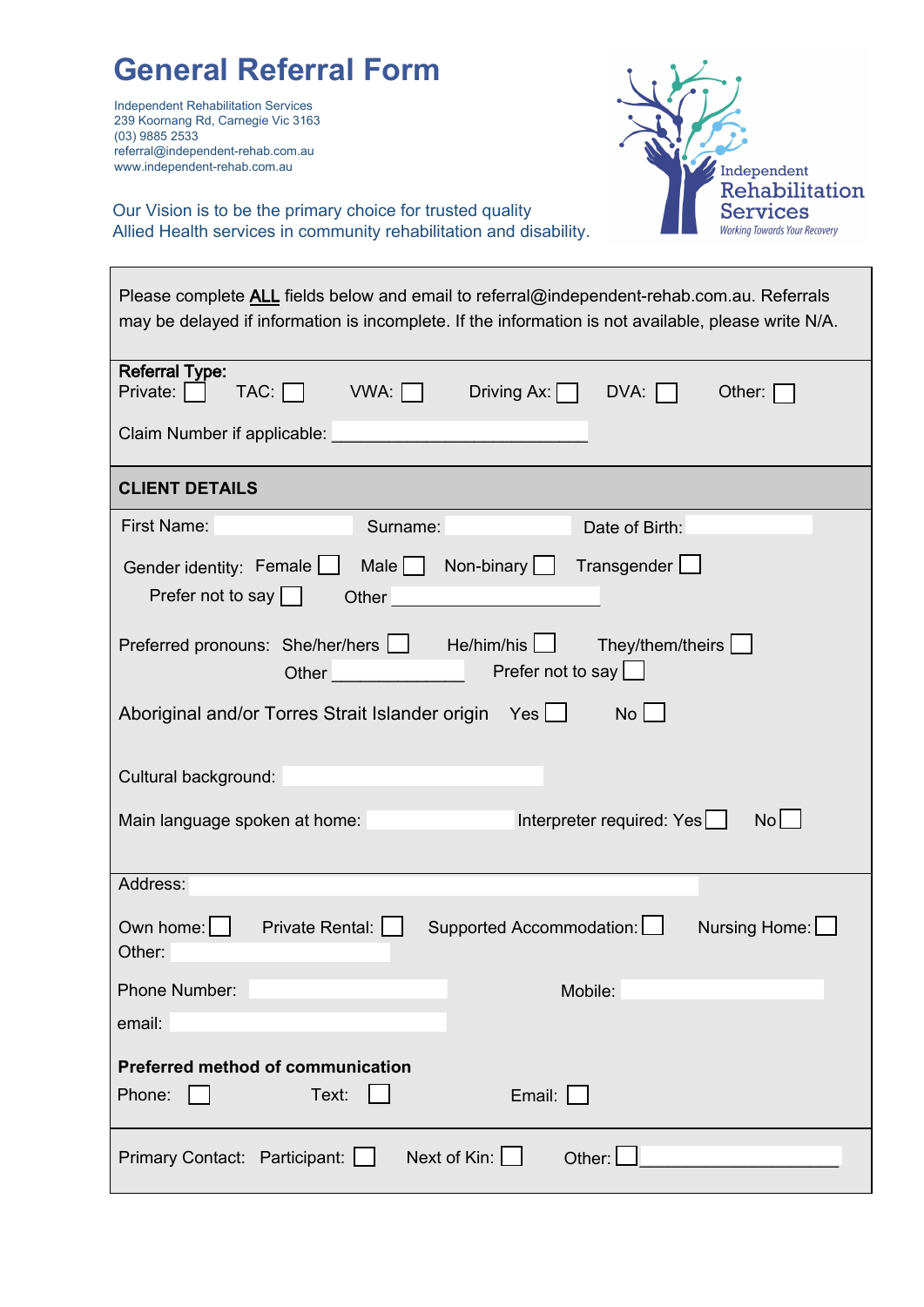Our Vision is to be the primary choice for trusted quality Allied Health services in community rehabilitation and disability.



| <b>Next of Kin:</b>                                          |                     |                 |                              |     |
|--------------------------------------------------------------|---------------------|-----------------|------------------------------|-----|
| First Name:                                                  | Surname:            |                 |                              |     |
| Phone Number:<br>Home:                                       |                     | Mobile Number:  |                              |     |
| Email Address:                                               |                     |                 | Relationship to Participant: |     |
| <b>Participant Medical History:</b>                          |                     |                 |                              |     |
|                                                              |                     |                 |                              |     |
|                                                              |                     |                 |                              |     |
| <b>Therapy Goals:</b>                                        |                     |                 |                              |     |
|                                                              |                     |                 |                              |     |
|                                                              |                     |                 |                              |     |
|                                                              |                     |                 |                              |     |
| IRS Services requested:                                      |                     |                 |                              |     |
| Physiotherapy                                                |                     |                 |                              |     |
| <b>Occupational Therapy</b>                                  |                     |                 |                              |     |
| Speech Pathology                                             |                     |                 |                              |     |
| <b>OT Driving Assessment</b>                                 |                     |                 |                              |     |
|                                                              |                     |                 |                              |     |
| Preferred Days of service (between the hours of 9am and 5pm) |                     |                 |                              |     |
| Monday                                                       | $Tuesday$ Wednesday | Thursday $\Box$ | Friday                       | Any |
|                                                              |                     |                 |                              |     |
| <b>Risk Assessment:</b>                                      |                     |                 |                              |     |
| Please detail any potential risks for our staff:             |                     |                 |                              |     |
| Animals on premises<br>$\bullet$                             |                     |                 |                              |     |
| History of violence                                          |                     |                 |                              |     |
| Behaviours of concern                                        |                     |                 |                              |     |
| Weapons/firearms on premises                                 |                     |                 |                              |     |
| Other:                                                       |                     |                 |                              |     |